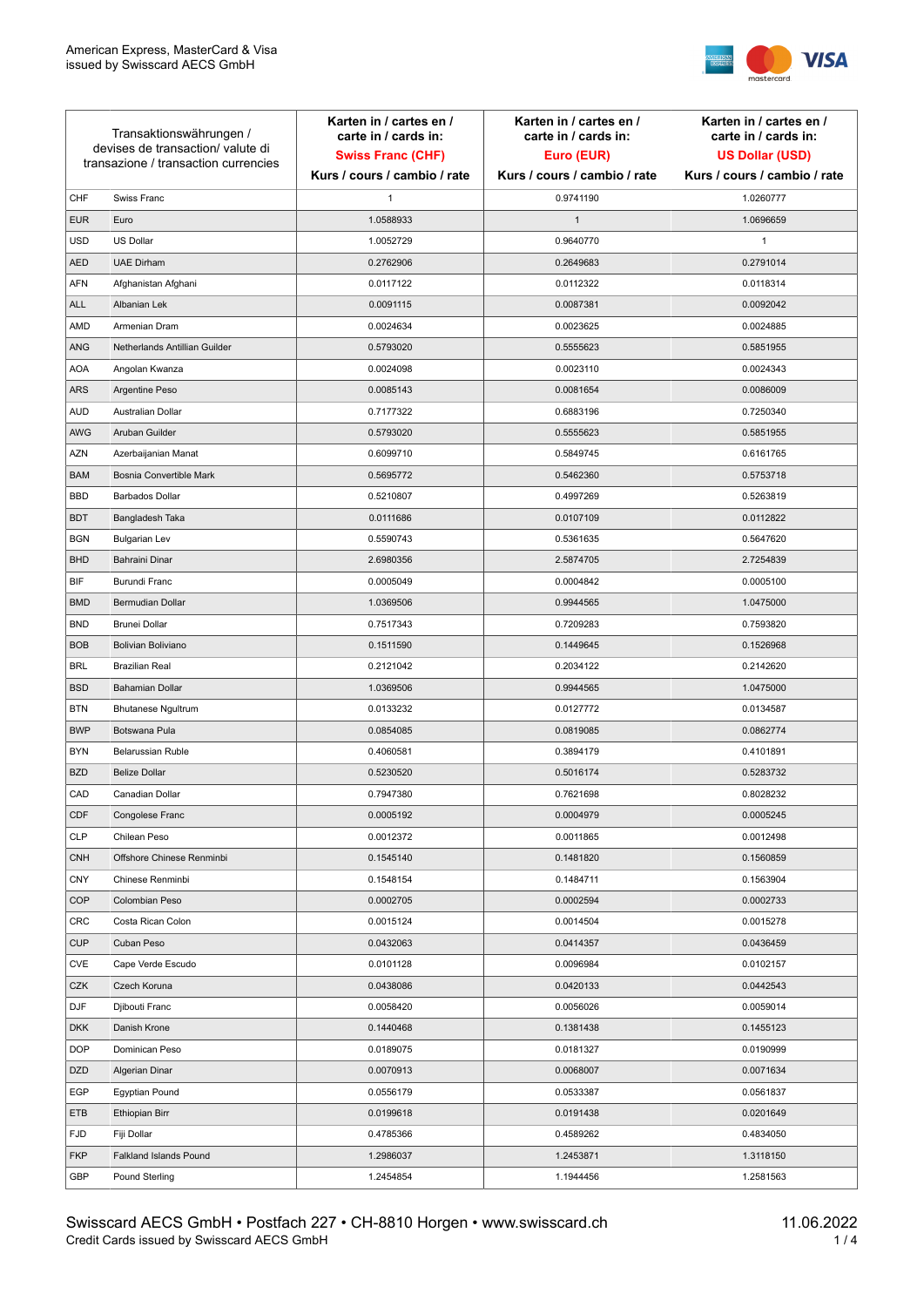

| Transaktionswährungen /<br>devises de transaction/valute di<br>transazione / transaction currencies |                        | Karten in / cartes en /<br>carte in / cards in: | Karten in / cartes en /<br>carte in / cards in: | Karten in / cartes en /<br>carte in / cards in: |
|-----------------------------------------------------------------------------------------------------|------------------------|-------------------------------------------------|-------------------------------------------------|-------------------------------------------------|
|                                                                                                     |                        | <b>Swiss Franc (CHF)</b>                        | Euro (EUR)                                      | <b>US Dollar (USD)</b>                          |
|                                                                                                     |                        | Kurs / cours / cambio / rate                    | Kurs / cours / cambio / rate                    | Kurs / cours / cambio / rate                    |
| <b>GEL</b>                                                                                          | Georgia Lari           | 0.3574184                                       | 0.3427715                                       | 0.3610546                                       |
| <b>GHS</b>                                                                                          | Ghana Cedi             | 0.1448154                                       | 0.1388809                                       | 0.1462887                                       |
| GIP                                                                                                 | Gibraltar Pound        | 1.2986037                                       | 1.2453871                                       | 1.3118150                                       |
| <b>GMD</b>                                                                                          | Gambia Dalasi          | 0.0212186                                       | 0.0203491                                       | 0.0214345                                       |
| <b>GNF</b>                                                                                          | Guinea Franc           | 0.0001202                                       | 0.0001153                                       | 0.0001214                                       |
| <b>GTQ</b>                                                                                          | Guatemala Quetzal      | 0.1343343                                       | 0.1288293                                       | 0.1357009                                       |
| GYD                                                                                                 | Guyana Dollar          | 0.0049638                                       | 0.0047604                                       | 0.0050143                                       |
| <b>HKD</b>                                                                                          | Hong Kong Dollar       | 0.1280844                                       | 0.1228355                                       | 0.1293875                                       |
| <b>HNL</b>                                                                                          | Honduras Lempira       | 0.0422759                                       | 0.0405434                                       | 0.0427060                                       |
| <b>HRK</b>                                                                                          | Croatian Kuna          | 0.1470328                                       | 0.1410074                                       | 0.1485286                                       |
| <b>HTG</b>                                                                                          | Haiti Gourde           | 0.0089464                                       | 0.0085798                                       | 0.0090374                                       |
| <b>HUF</b>                                                                                          | Forint                 | 0.0027378                                       | 0.0026256                                       | 0.0027657                                       |
| <b>IDR</b>                                                                                          | Indonesia Rupiah       | 0.0000713                                       | 0.0000684                                       | 0.0000720                                       |
| <b>ILS</b>                                                                                          | New Israeli Sheqel     | 0.3028487                                       | 0.2904380                                       | 0.3059297                                       |
| <b>INR</b>                                                                                          | Indian Rupee           | 0.0133054                                       | 0.0127601                                       | 0.0134408                                       |
| <b>IQD</b>                                                                                          | Iraqi Dinar            | 0.0007102                                       | 0.0006811                                       | 0.0007174                                       |
| <b>ISK</b>                                                                                          | <b>Iceland Krona</b>   | 0.0080315                                       | 0.0077024                                       | 0.0081132                                       |
| <b>JMD</b>                                                                                          | Jamaican Dollar        | 0.0067625                                       | 0.0064854                                       | 0.0068313                                       |
| <b>JOD</b>                                                                                          | Jordanian Dinar        | 1.4646042                                       | 1.4045850                                       | 1.4795043                                       |
| JPY                                                                                                 | Yen                    | 0.0075378                                       | 0.0072289                                       | 0.0076145                                       |
| <b>KES</b>                                                                                          | Kenyan Shilling        | 0.0088704                                       | 0.0085069                                       | 0.0089606                                       |
| <b>KGS</b>                                                                                          | Kyrgyzstan Som         | 0.0130432                                       | 0.0125087                                       | 0.0131759                                       |
| <b>KHR</b>                                                                                          | Cambodia Riel          | 0.0002556                                       | 0.0002451                                       | 0.0002582                                       |
| <b>KMF</b>                                                                                          | Comoro Franc           | 0.0022182                                       | 0.0021273                                       | 0.0022408                                       |
| <b>KRW</b>                                                                                          | Korean Republic Won    | 0.0008222                                       | 0.0007885                                       | 0.0008306                                       |
| <b>KWD</b>                                                                                          | Kuwaiti Dinar          | 3.3115017                                       | 3.1757969                                       | 3.3451911                                       |
| <b>KYD</b>                                                                                          | Cayman Islands Dollar  | 1.2443413                                       | 1.1933484                                       | 1.2570006                                       |
| KZT                                                                                                 | Kazakhstan Tenge       | 0.0023795                                       | 0.0022820                                       | 0.0024037                                       |
| LAK                                                                                                 | Lao Republic Kip       | 0.0000722                                       | 0.0000692                                       | 0.0000729                                       |
| LBP                                                                                                 | Lebanese Pound         | 0.0000420                                       | 0.0000403                                       | 0.0000424                                       |
| <b>LKR</b>                                                                                          | Sri Lanka Rupee        | 0.0028842                                       | 0.0027660                                       | 0.0029135                                       |
| <b>LRD</b>                                                                                          | Liberian Dollar        | 0.0068220                                       | 0.0065424                                       | 0.0068914                                       |
| <b>LSL</b>                                                                                          | Lesotho Lothi          | 0.0656633                                       | 0.0629724                                       | 0.0663313                                       |
| <b>LYD</b>                                                                                          | Libyan Dinar           | 0.2172780                                       | 0.2083740                                       | 0.2194885                                       |
| <b>MAD</b>                                                                                          | Moroccan Dirham        | 0.1024555                                       | 0.0982569                                       | 0.1034978                                       |
| MDL                                                                                                 | Moldovan Leu           | 0.0545954                                       | 0.0523581                                       | 0.0551508                                       |
| <b>MGA</b>                                                                                          | Malagasy Ariary        | 0.0002562                                       | 0.0002457                                       | 0.0002588                                       |
| <b>MKD</b>                                                                                          | Macedonia Denar        | 0.0180561                                       | 0.0173162                                       | 0.0182398                                       |
| <b>MMK</b>                                                                                          | Myanmar Kyat           | 0.0005605                                       | 0.0005375                                       | 0.0005662                                       |
| MNT                                                                                                 | Mongolia Tugrik        | 0.0003316                                       | 0.0003180                                       | 0.0003350                                       |
| <b>MOP</b>                                                                                          | Macao Pataca           | 0.1283196                                       | 0.1230611                                       | 0.1296251                                       |
| <b>MRU</b>                                                                                          | Mauritanian Ouguiya    | 0.0284104                                       | 0.0272461                                       | 0.0286994                                       |
| <b>MUR</b>                                                                                          | <b>Mauritius Rupee</b> | 0.0235809                                       | 0.0226146                                       | 0.0238208                                       |
| <b>MVR</b>                                                                                          | Maldives Rufiyaa       | 0.0671604                                       | 0.0644082                                       | 0.0678437                                       |
| <b>MWK</b>                                                                                          | Malawi Kwacha          | 0.0010187                                       | 0.0009770                                       | 0.0010291                                       |
| <b>MXN</b>                                                                                          | Mexican Peso           | 0.0528760                                       | 0.0507091                                       | 0.0534139                                       |
| <b>MYR</b>                                                                                          | Malaysian Ringgit      | 0.2358790                                       | 0.2262127                                       | 0.2382787                                       |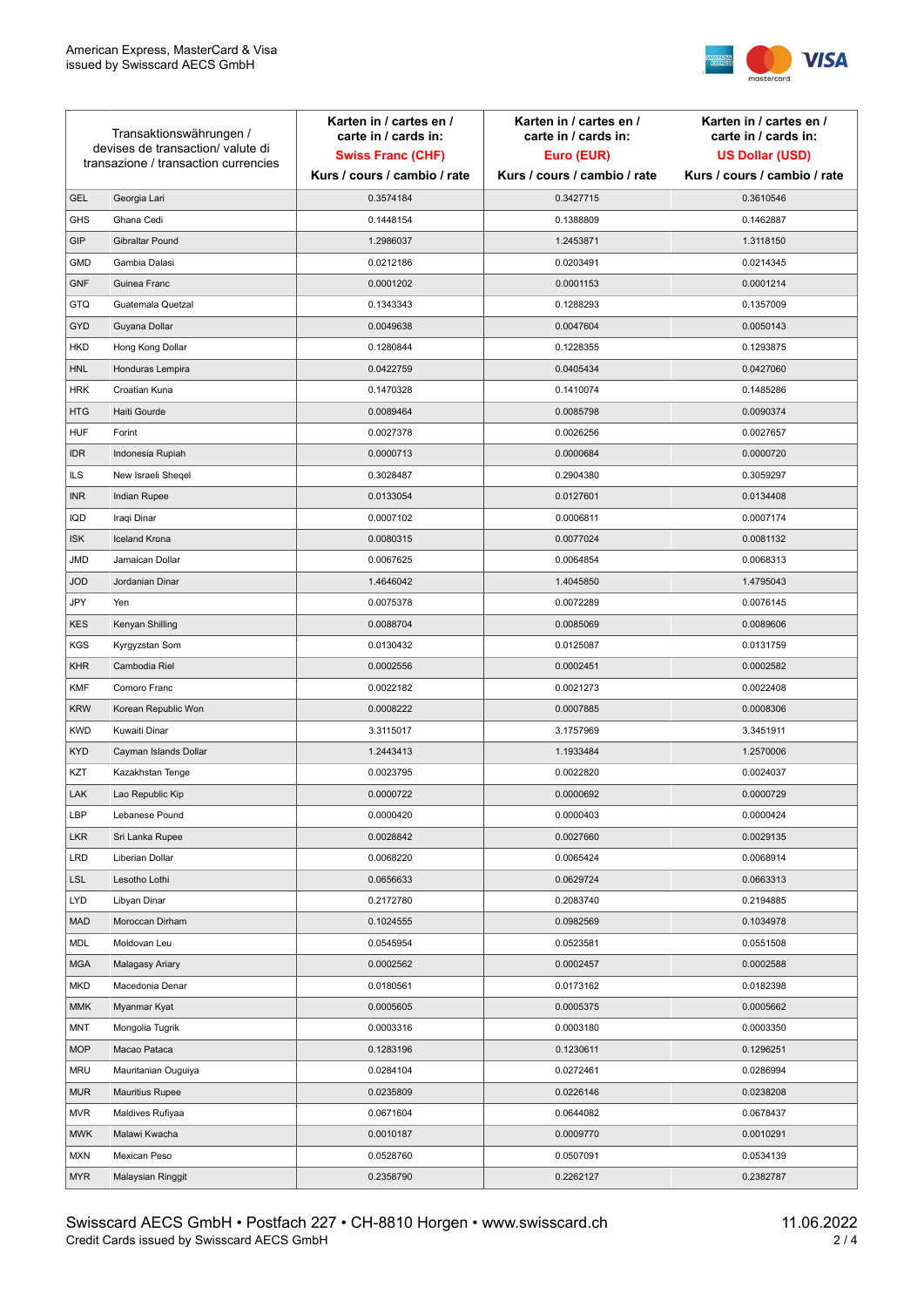

| Transaktionswährungen /<br>devises de transaction/valute di<br>transazione / transaction currencies |                             | Karten in / cartes en /<br>carte in / cards in:<br><b>Swiss Franc (CHF)</b> | Karten in / cartes en /<br>carte in / cards in:<br>Euro (EUR) | Karten in / cartes en /<br>carte in / cards in:<br><b>US Dollar (USD)</b> |
|-----------------------------------------------------------------------------------------------------|-----------------------------|-----------------------------------------------------------------------------|---------------------------------------------------------------|---------------------------------------------------------------------------|
|                                                                                                     |                             | Kurs / cours / cambio / rate                                                | Kurs / cours / cambio / rate                                  | Kurs / cours / cambio / rate                                              |
| <b>MZN</b>                                                                                          | Mozambique Metical          | 0.0162030                                                                   | 0.0155390                                                     | 0.0163678                                                                 |
| <b>NAD</b>                                                                                          | Namibia Dollar              | 0.0656865                                                                   | 0.0629947                                                     | 0.0663548                                                                 |
| <b>NGN</b>                                                                                          | Nigeria Naira               | 0.0024689                                                                   | 0.0023677                                                     | 0.0024940                                                                 |
| <b>NIO</b>                                                                                          | Nicaragua Cordoba Oro       | 0.0290957                                                                   | 0.0279034                                                     | 0.0293917                                                                 |
| <b>NOK</b>                                                                                          | Norwegian Krone             | 0.1053106                                                                   | 0.1009950                                                     | 0.1063820                                                                 |
| <b>NPR</b>                                                                                          | Nepalese Rupee              | 0.0083159                                                                   | 0.0079751                                                     | 0.0084005                                                                 |
| <b>NZD</b>                                                                                          | New Zealand Dollar          | 0.6470828                                                                   | 0.6205654                                                     | 0.6536659                                                                 |
| <b>OMR</b>                                                                                          | Oman Rial                   | 2.6374434                                                                   | 2.5293614                                                     | 2.6642753                                                                 |
| PAB                                                                                                 | Panamanian Balboa           | 1.0369506                                                                   | 0.9944565                                                     | 1.0475000                                                                 |
| <b>PEN</b>                                                                                          | Peru Sol                    | 0.2773142                                                                   | 0.2659499                                                     | 0.2801354                                                                 |
| <b>PGK</b>                                                                                          | Papua New Guinea Kina       | 0.2944940                                                                   | 0.2824257                                                     | 0.2974900                                                                 |
| PHP                                                                                                 | Philippine Peso             | 0.0196121                                                                   | 0.0188084                                                     | 0.0198116                                                                 |
| <b>PKR</b>                                                                                          | Pakistan Rupee              | 0.0051334                                                                   | 0.0049230                                                     | 0.0051856                                                                 |
| <b>PLN</b>                                                                                          | Zloty                       | 0.2352938                                                                   | 0.2256515                                                     | 0.2376876                                                                 |
| <b>PYG</b>                                                                                          | Paraguay Guarani            | 0.0001515                                                                   | 0.0001453                                                     | 0.0001530                                                                 |
| QAR                                                                                                 | Qatari Rial                 | 0.2787575                                                                   | 0.2673341                                                     | 0.2815934                                                                 |
| <b>RON</b>                                                                                          | Leu                         | 0.2237141                                                                   | 0.2145463                                                     | 0.2259900                                                                 |
| <b>RSD</b>                                                                                          | Serbian Dinar               | 0.0093146                                                                   | 0.0089329                                                     | 0.0094094                                                                 |
| <b>RUB</b>                                                                                          | Russian Ruble               | 0.0180236                                                                   | 0.0172850                                                     | 0.0182070                                                                 |
| <b>RWF</b>                                                                                          | Rwanda Franc                | 0.0010170                                                                   | 0.0009753                                                     | 0.0010273                                                                 |
| SAR                                                                                                 | Saudi Riyal                 | 0.2705445                                                                   | 0.2594576                                                     | 0.2732969                                                                 |
| <b>SBD</b>                                                                                          | Solomon Islands Dollar      | 0.1328334                                                                   | 0.1273899                                                     | 0.1341848                                                                 |
| <b>SCR</b>                                                                                          | Seychelles Rupee            | 0.0748733                                                                   | 0.0718050                                                     | 0.0756350                                                                 |
| <b>SDG</b>                                                                                          | Sudanese Pound              | 0.0023281                                                                   | 0.0022327                                                     | 0.0023518                                                                 |
| <b>SEK</b>                                                                                          | Swedish Krona               | 0.1018321                                                                   | 0.0976590                                                     | 0.1028681                                                                 |
| SGD                                                                                                 | Singapore Dollar            | 0.7287697                                                                   | 0.6989048                                                     | 0.7361838                                                                 |
| <b>SHP</b>                                                                                          | St Helena Pound             | 1.2986037                                                                   | 1.2453871                                                     | 1.3118150                                                                 |
| <b>SLL</b>                                                                                          | Sierra Leone Leone          | 0.0000788                                                                   | 0.0000756                                                     | 0.0000796                                                                 |
| SOS                                                                                                 | Somali shilling             | 0.0017954                                                                   | 0.0017218                                                     | 0.0018137                                                                 |
| SRD                                                                                                 | Suriname Dollar             | 0.0476504                                                                   | 0.0456977                                                     | 0.0481352                                                                 |
| SSD                                                                                                 | South Sudanese Pound        | 0.0021542                                                                   | 0.0020659                                                     | 0.0021761                                                                 |
| <b>STN</b>                                                                                          | Sao Tome and Principe Dobra | 0.0441545                                                                   | 0.0423451                                                     | 0.0446037                                                                 |
| <b>SVC</b>                                                                                          | El Salvador Colon           | 0.1185086                                                                   | 0.1136521                                                     | 0.1197142                                                                 |
| SZL                                                                                                 | Swaziland Lilangeni         | 0.0656865                                                                   | 0.0629947                                                     | 0.0663548                                                                 |
| THB                                                                                                 | Baht                        | 0.0294073                                                                   | 0.0282022                                                     | 0.0297065                                                                 |
| TJS                                                                                                 | Tajikistan Somoni           | 0.0925931                                                                   | 0.0887986                                                     | 0.0935351                                                                 |
| <b>TMT</b>                                                                                          | Turkmenistan Manat          | 0.2971114                                                                   | 0.2849358                                                     | 0.3001341                                                                 |
| <b>TND</b>                                                                                          | <b>Tunisian Dinar</b>       | 0.3450751                                                                   | 0.3309340                                                     | 0.3485857                                                                 |
| <b>TOP</b>                                                                                          | Tonga Pa'anga               | 0.4586433                                                                   | 0.4398482                                                     | 0.4633093                                                                 |
| <b>TRY</b>                                                                                          | Turkish Lira                | 0.0601185                                                                   | 0.0576549                                                     | 0.0607301                                                                 |
| TTD                                                                                                 | Trinidad & Tobago Dollar    | 0.1532171                                                                   | 0.1469383                                                     | 0.1547758                                                                 |
| <b>TWD</b>                                                                                          | New Taiwan Dollar           | 0.0350292                                                                   | 0.0335937                                                     | 0.0353856                                                                 |
| <b>TZS</b>                                                                                          | Tanzanian Shilling          | 0.0004456                                                                   | 0.0004273                                                     | 0.0004501                                                                 |
| <b>UAH</b>                                                                                          | Ukraine Hryvnia             | 0.0354454                                                                   | 0.0339929                                                     | 0.0358060                                                                 |
| <b>UGX</b>                                                                                          | Uganda Shilling             | 0.0002811                                                                   | 0.0002696                                                     | 0.0002840                                                                 |
| <b>UYU</b>                                                                                          | Peso Uruguayo               | 0.0262933                                                                   | 0.0252158                                                     | 0.0265608                                                                 |
| UZS                                                                                                 | Uzbekistan Sum              | 0.0000942                                                                   | 0.0000903                                                     | 0.0000952                                                                 |